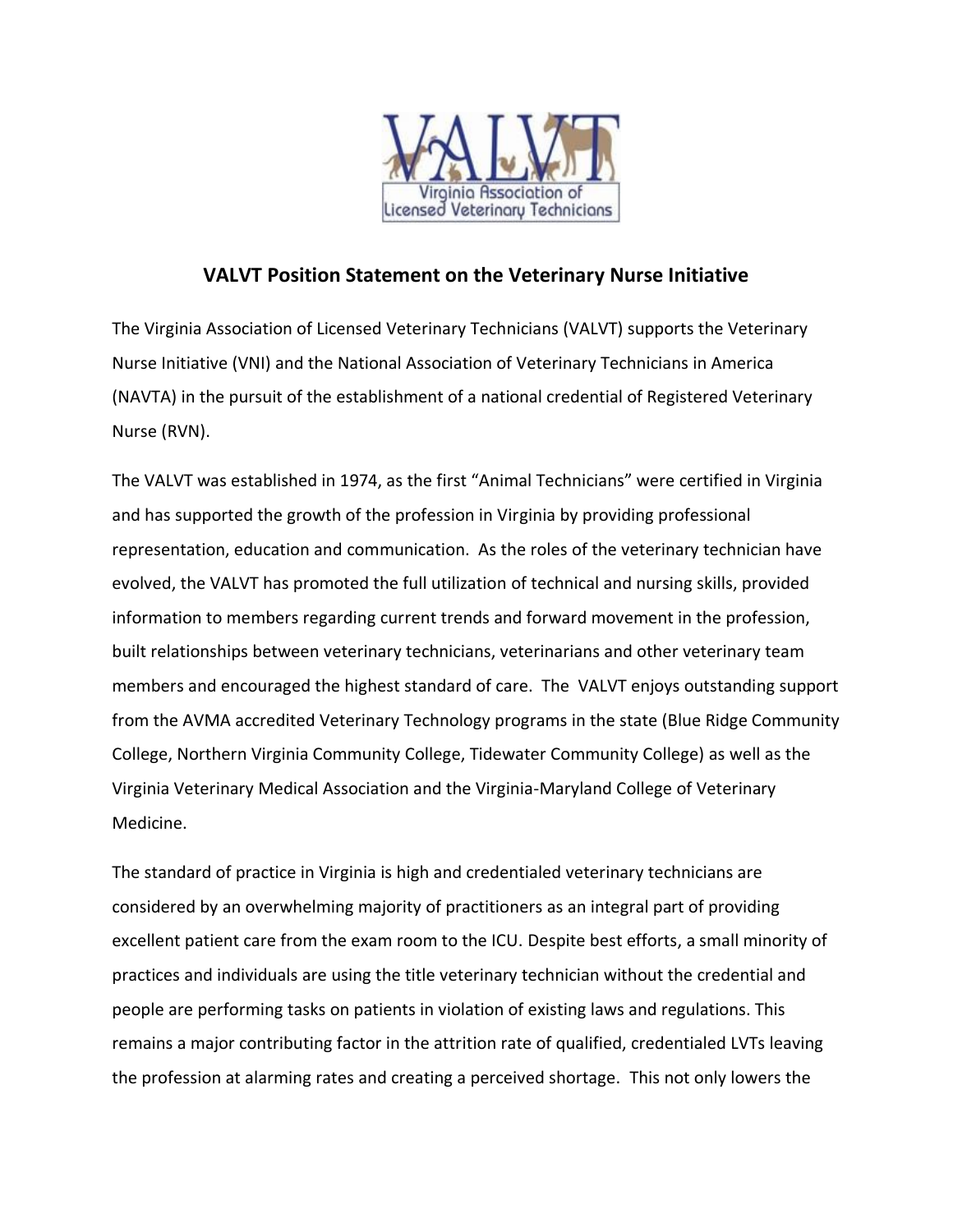standard of medicine/ethics profession wide, but misrepresents the level of professional care patients are receiving and clients are expecting. This emphasizes the lack of recognition of the profession; the public does not know what a veterinary technicians is, what they do and the profound impact technicians can have on patient outcomes. People do understand what a nurse is and have some idea of the professional role nurses have in patient care.

While the VALVT and the general membership individually have worked tirelessly over the past 4 decades to increase public awareness of the profession of veterinary technology, title recognition remains an obstacle in the public perception of the role of Licensed Veterinary Technicians.

Virginia enjoys a diverse population, geography and socioeconomic landscape, with a workforce that is often changing as a result of the military presence in the Tidewater and Northern Virginia regions and the influx of new residents attracted to the national government base surrounding Washington, DC.

The Registered Veterinary Nurse (RVN) nationally recognized credential will have a positive impact in Virginia for several reasons:

- Will provide a unified credential that will be accepted by the profession by clearly defining the role, education and title of the RVN.
- Will streamline the process for qualified, credentialed RVNs to relocate to Virginia
- The title will be more recognizable to the public, building a baseline of recognition for the role in patient care
- Will provide title protection for qualified credentialed veterinary nurses

The veterinary profession faces professional and economic challenges, requiring a unified effort to increase the public image that assures continued high quality of care to animals and their guardians. Professional title recognition and title protection of veterinary nurses will help clarify and assure the public that their animal's care meets professional standards. Standardization of credentials will allow seamless transition between states in an ever increasing mobile population, insuring appropriate education, examination and standards.